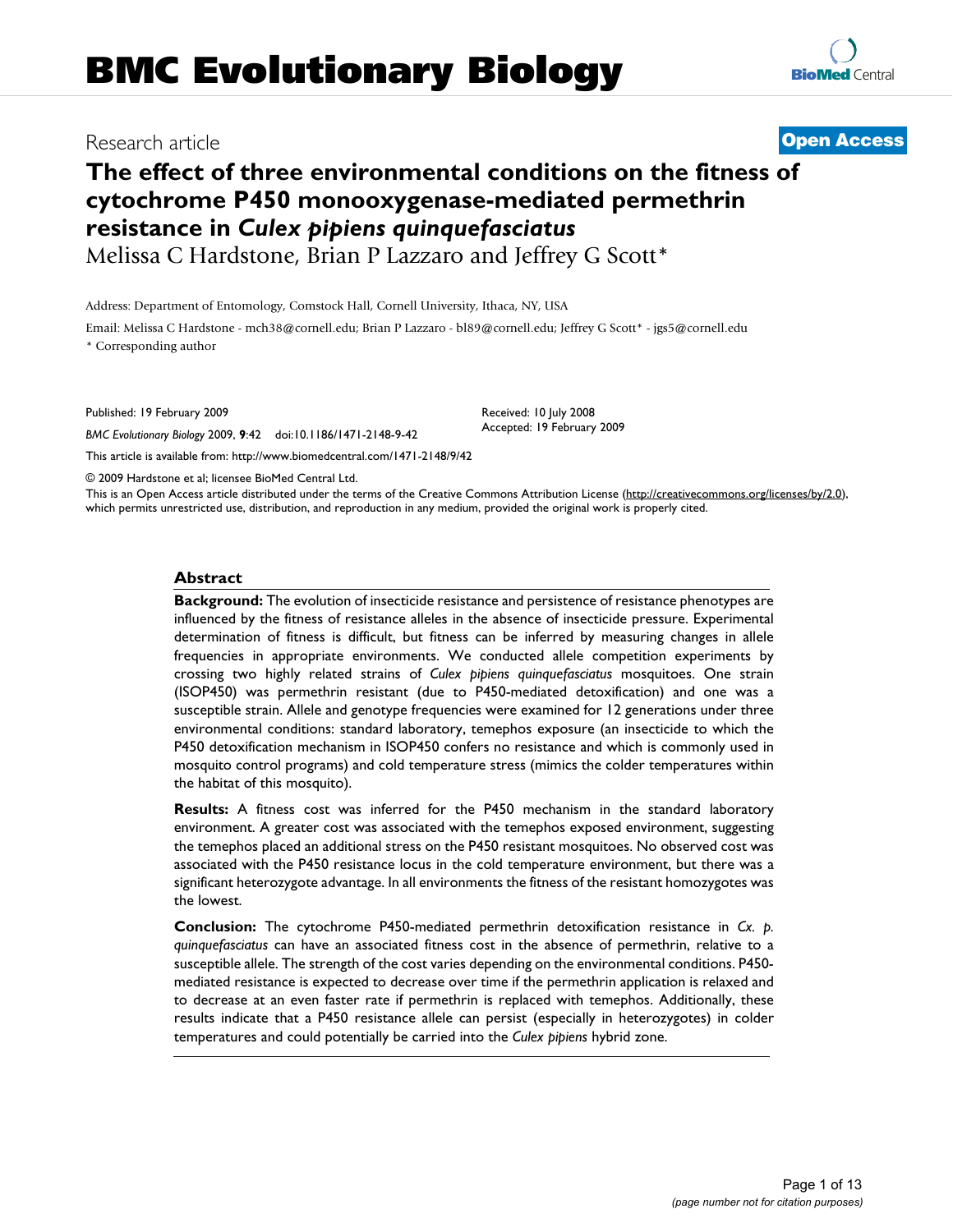# **Background**

Fitness of insecticide resistance mechanisms (*i.e*., alleles) can impact the evolution of resistance in the field, as well as the persistence of the resistance phenotype in untreated environments [1]. Models of resistance evolution within a pest population are based on the premise that resistance mutations occur only rarely, but are strongly favored in insecticide treated environments. Conversely, if in the absence of insecticide selection pressures resistant individuals suffer a fitness cost, the frequency of the resistance allele will decrease and the population will revert towards susceptibility [2,3]. In the absence of insecticide, resistant insects have been found to be less successful at overwintering [4-6], mating [\[7\]](#page-11-0), predator avoidance and parasite resistance [8[-10](#page-11-1)], and general development [11]. If no cost is associated with the resistance allele in the absence of insecticide, then it is possible for the resistance allele to become fixed in a population.

Determining the fitness of an insecticide resistance allele [2] is difficult, but can be undertaken using allele competition experiments between genetically related strains [12]. A number of methods and variables are used to assess fitness of a resistance allele. One common approach tracks allele frequencies of a population either in an untreated environment through time [13-15] or at one time point over a transect that includes areas that are insecticide treated and untreated [13,16]. The former of these two types of studies can be conducted in the laboratory using population cages [1]. In population cage experiments, when allele frequencies decrease, increase or remain constant through time, they are considered costly, beneficial or neutral, respectively. Failure to detect a fitness cost could be due to fitness associated with the focal allele truly being beneficial or neutral, evolution of a compensatory mutation that mitigates the cost of the resistance allele [17], or the correlated antagonistic pleiotropy maybe undetectable (either because the physiological cost might only be manifest in specific environments other than those tested [18], or the cost may affect characters that are not examined [19]). A second type of methodology compares biological components of fitness, such as mating competition, longevity, and reproductive output, between populations of interest [1,11]. For either method, fitness costs or benefits are most meaningful when genetically related strains are used, and may be observed more easily if alleles are in competition with each other [20]. Fitness costs may be manifested under most conditions, or only under certain environments, such as when populations are at high densities or resources are poor or scarce [21].

Examining the fitness of a resistant pest species in different environments, including an insecticide-free environment, is important for creating successful and sustainable

resistance management, for maintaining insecticide effectiveness by elucidating the dynamics of the resistance allele and for providing information for optimal timing of insecticide rotations [22]. We conducted a laboratory population cage study using genetically related strains of the mosquito *Culex pipiens quinquefasciatus* (SLAB and ISOP450) subjected to environmental conditions that are relevant to the type of stresses this mosquito species could be exposed to in the field. Altering the environmental stresses in a laboratory setting allowed us to avoid confounding variables (such as food availability, larval development space, and differences in microclimates) that could also act on field populations of mosquitoes.

*Cx. p. quinquefasciatus* are important vectors of pathogens that infect both humans and other animals. This species is the primary vector of the filarial nematode *Wuchereria bancrofti* [23]. It is also capable of transmitting West Nile virus (WNV) [24,25], bird malaria pathogens, dog heartworm (*Dirofilaria immitis*), avian pox virus, and St. Louis encephalitis in the United States [26]. Insecticides are the major tool for mosquito control, therefore insecticide resistance is an important and ever increasing problem in control efforts [27].

Pyrethroid resistance in the *Culex pipiens* complex has been recorded around the world [\[28](#page-12-0)-38]. Resistance to pyrethroid compounds in *Culex* mosquitoes is conferred by two major mechanisms, enhanced detoxification by cytochrome P450 monooxygenases [29] as well as target site insensitivity (*i.e*., a L1014F mutation in the voltage sensitive sodium channel called *kdr*) [39]. Previously, we isolated a permethrin resistant (1,300-fold) strain of *Cx. p. quinquefasciatus* (named ISOP450) which was >99.9% related to the susceptible lab strain SLAB. Permethrin resistance in ISOP450 is monofactorial and due solely to cytochrome P450-mediated detoxification [40].

We were interested in determining if, and how quickly, the P450 resistance allele frequency would change when it was placed in competition with the susceptible allele under environmental stress. Our hypothesis was that under environmental stress the P450 detoxification resistance allele would be costly. Since this P450 detoxification mechanism was previously shown to be larval specific [40], measurements were conducted on larvae to see if associated costs were present. The environmental conditions imposed in the laboratory included insecticide-free standard rearing procedures, larval exposure to temephos, a commonly used organophosphate in mosquito control programs which is bioactivated (*i.e*., toxic metabolite is produced from the parent insecticide) by the P450 resistance mechanism [40], as well as larval exposure to a cold temperature (16°C) which represents the northern boundary for *Cx. p. quinquefasciatus* in its native geo-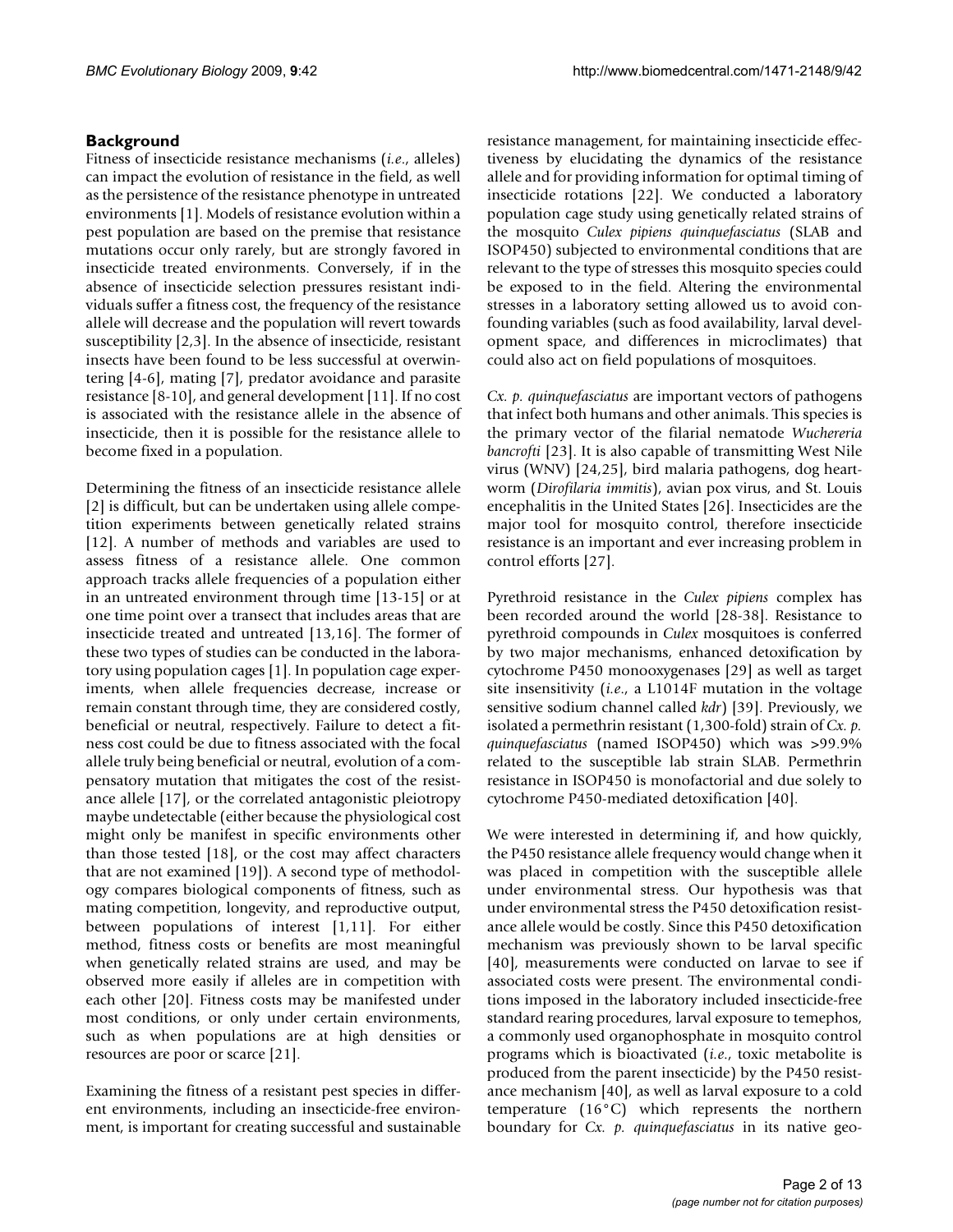graphic range. This experimental regime allowed us to examine the fitness associated with the cytochrome P450 mediated permethrin resistance mechanism in ISOP450 (the same mechanism present in the highly permethrin resistant JPAL strain [29]) in relation to known environmental stresses, as well as providing a greater understanding of resistance evolution when insecticide selection is relaxed.

# **Results**

Our results show that fitness costs are associated with the cytochrome P450-mediated permethrin detoxification resistance allele in *Cx. p. quinquefasciatus* (Figure 1) and that the strength of the cost varies depending on the environmental conditions. When fitness is assessed using resistant (R) allele frequencies, P450 detoxification is most costly in the temephos exposed environment, costly in the standard laboratory environment, and not costly in the cold temperature environment. Detailed results from each of the three environmental conditions are discussed below.

# *Standard laboratory rearing conditions*

In the absence of insecticide, the R allele frequency decreased from a starting frequency of 0.5 to 0.295 in  $F_{12}$ (Figure 1). While the frequency differences were not found to be statistically different due to the variation between the replicates (Tukey's HSD, *p* > 0.05), throughout the experiment the trend of a declining R allele frequency was steady with an exception at  $F_4$  where a larger dip occurred. Examination of the genotypes shows that the homozygous resistant genotype (RR) decreases, and



# Pantal allele frequency in the environmental conditions three environmental conditions through 12 generations through 12 generations through 12 generations through 12 generations through 12 generations through 12 generatio

**P450 R allele frequency in three environmental conditions through 12 generations**. Frequencies of the P450-mediated detoxification R allele monitored through time in three environmental conditions: standard laboratory rearing, temephos exposure and cold temperature. Results are the averages of the four replicates for each environment. Bars are the S.E.M. Different letters indicate statistical differences (*p* < 0.05) between means.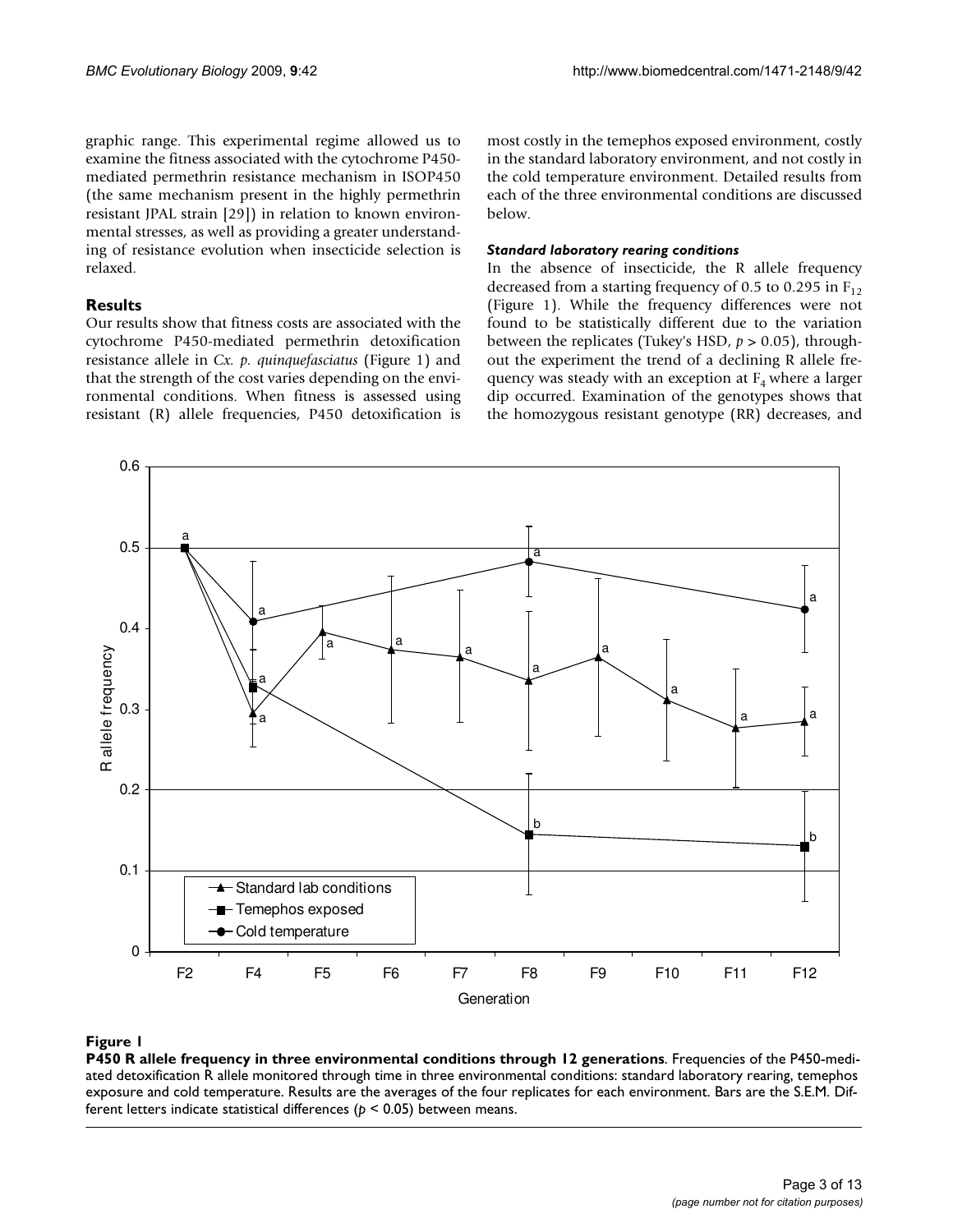for most generations stays below 0.1 (Figure 2). This trend was observed for both crosses (A and B) and for both replicates for each of these crosses, although there was some variation between generations (Table 1). This data indicates that the fitness cost of being RR is greater than the cost of having a single R allele in this environment. Interestingly, the RS genotype stays at a frequency of approximately 0.5, while the SS genotype tends to increase in frequency over the 12 generations (Table 1 and Figure 2). Frequency changes in the three genotypes ultimately leads to the trend of a decreasing frequency of the R allele and an increase in the S allele frequency.

Across all replicates, there are multiple generations where the genotype frequencies are not in Hardy-Weinberg equilibrium indicating that selection or genetic drift are acting on these generations (Table 1). This is true for  $F_4$  through

 $F_{11}$  in cross A#1;  $F_4$  through  $F_{12}$  in cross B#1; and  $F_4$ through  $F_{12}$ , excluding  $F_{9}$ , in cross B#2. Using the allele frequency data, the null hypothesis of frequency changes being due to genetic drift can not be rejected for  $F_{6}$ ,  $F_{7}$ ,  $F_{9}$ and  $F_{10}$  of cross A#1;  $F_{4}$ ,  $F_{5}$ ,  $F_{7}$ ,  $F_{9}$  and  $F_{12}$  of cross A#2;  $F_{5}$ ,  $F_6$ ,  $F_8$ ,  $F_9$ ,  $F_{10}$  and  $F_{12}$  of cross B#1; and  $F_6$  and  $F_{10}$  in cross B#2. However, many of the same generations that reject genetic drift are also out of Hardy-Weinberg equilibrium (Table 1). This means that despite being in a laboratory setting where many conditions are optimized (food, space, etc.), these populations were probably undergoing selection and not genetic drift (Fisher's combined probability,  $\chi^2_{72}$  = 417,  $p < 0.0001$ ) since the generations are out of Hardy-Weinberg equilibrium (Fisher's combined probability,  $\chi^2_{72}$  = 492,  $p < 0.0001$ ) and there was no assortative mating.



#### **Figure 2**

**P450 genotype frequencies in standard laboratory environment**. Frequencies of the P450-mediated detoxification genotypes monitored every generation for 12 generations in the standard laboratory environmental condition. Results are the average of four replicates. Bars are the S.E.M. Different letters indicate statistical differences (*p* < 0.05) between means.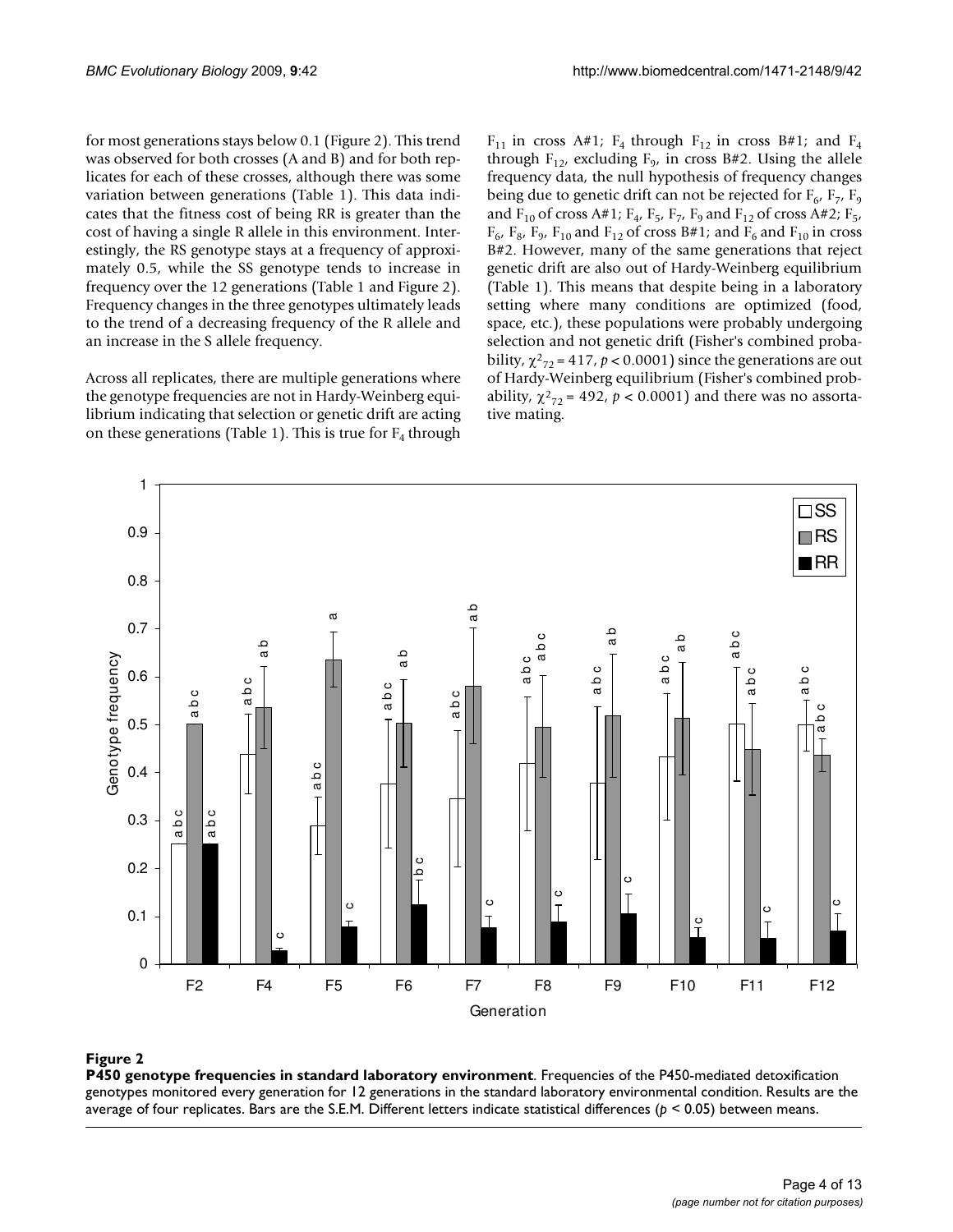|          |                  | <b>Genotype frequency</b><br><b>Observed (Expected)</b> |            |            | <b>Allele Frequency</b> |      |                |                         |                    |
|----------|------------------|---------------------------------------------------------|------------|------------|-------------------------|------|----------------|-------------------------|--------------------|
| Cross    | Gen.             | SS                                                      | <b>RS</b>  | ${\bf RR}$ | $\mathsf S$             | R    | n <sup>a</sup> | <b>HWE</b> <sup>b</sup> | Drift <sup>b</sup> |
| $A \# I$ | F <sub>2</sub>   | 0.25                                                    | 0.50       | 0.25       | 0.50                    | 0.50 |                |                         |                    |
|          | F <sub>4</sub>   | 0.69(0.69)                                              | 0.28(0.28) | 0.03(0.03) | 0.83                    | 0.17 | 120            | 0.9203                  | 10000              |
|          | F <sub>5</sub>   | 0.31(0.38)                                              | 0.62(0.47) | 0.07(0.15) | 0.62                    | 0.38 | 960            | $<0.0001*$              | <0.0001*           |
|          | F <sub>6</sub> # | 0.31(0.34)                                              | 0.55(0.49) | 0.14(0.17) | 0.59                    | 0.41 | 1040           | $100001*$               | 0.0105             |
|          | $F_7$ #          | 0.24(0.33)                                              | 0.67(0.49) | 0.09(0.18) | 0.58                    | 0.42 | 1560           | <0.0001*                | 0.2039             |
|          | $F_8$            | 0.19 (0.27)                                             | 0.66(0.50) | 0.15(0.23) | 0.52                    | 0.48 | 900            | $<0.0001*$              | $0.0004*$          |
|          | $F_9$ #          | 0.17(0.24)                                              | 0.63(0.50) | 0.20(0.26) | 0.49                    | 0.51 | 1640           | $100001*$               | 0.0023             |
|          | $F_{10}$ #       | 0.21 (0.30)                                             | 0.68(0.50) | 0.11(0.20) | 0.55                    | 0.45 | 1760           | $<0.0001*$              | T                  |
|          | $F_{11}$         | 0.24 (0.35)                                             | 0.70(0.48) | 0.06(0.17) | 0.59                    | 0.41 | 1520           | $<0.0001*$              | 0.0009*            |
|          | $F_{12}$         | 0.47 (0.46)                                             | 0.41(0.43) | 0.12(0.11) | 0.68                    | 0.32 | 400            | 0.19                    | $0.0002*$          |
| A#2      | F <sub>2</sub>   | 0.25                                                    | 0.50       | 0.25       | 0.50                    | 0.50 |                |                         |                    |
|          | $F_4$            | 0.35(0.43)                                              | 0.61(0.45) | 0.04(0.12) | 0.66                    | 0.34 | 80             | 0.0018                  | 0.0024             |
|          | $F_5$            | 0.44(0.46)                                              | 0.48(0.44) | 0.08(0.10) | 0.68                    | 0.32 | 420            | 0.0349                  | 0.1427             |
|          | $F_6$            | 0.76(0.77)                                              | 0.23(0.22) | 0.01(0.01) | 0.88                    | 0.12 | 1200           | 0.0748                  | $< 0.0001*$        |
|          | F <sub>7</sub>   | 0.77(0.77)                                              | 0.22(0.22) | 0.01(0.01) | 0.88                    | 0.12 | 1440           | 0.1138                  | 0.2772             |
|          | $F_8$            | 0.79(0.79)                                              | 0.20(0.20) | 0.01(0.01) | 0.89                    | 0.11 | 900            | 0.5199                  | $<0.0001*$         |
|          | F,               | 0.83(0.83)                                              | 0.17(0.16) | (0.01)     | 0.92                    | 0.08 | 560            | 0.0279                  | 0.0252             |
|          | $F_{10}$         | 0.78(0.78)                                              | 0.21(0.21) | 0.01(0.01) | 0.89                    | 0.11 | 480            | 0.4884                  | $< 0.0001*$        |
|          | $F_{11}$         | 0.36(0.36)                                              | 0.49(0.48) | 0.15(0.16) | 0.61                    | 0.39 | 520            | 0.5651                  | <0.0001*           |
|          | $F_{12}$         | 0.38(0.38)                                              | 0.48(0.48) | 0.14(0.14) | 0.62                    | 0.38 | 240            | 0.7719                  | 0.3329             |
| $B \# I$ | F <sub>2</sub>   | 0.25                                                    | 0.50       | 0.25       | 0.50                    | 0.50 |                |                         |                    |
|          | F <sub>4</sub>   | 0.35(0.44)                                              | 0.62(0.45) | 0.03(0.11) | 0.66                    | 0.34 | 160            | $<0.0001*$              | $<0.0001*$         |
|          | $F_5#$           | 0.25 (0.36)                                             | 0.70(0.48) | 0.05(0.16) | 0.60                    | 0.40 | 320            | $<0.0001*$              | 0.0144             |
|          | $F_{6}$ #        | 0.13 (0.19)                                             | 0.61(0.49) | 0.26(0.32) | 0.44                    | 0.56 | 760            | $<0.0001*$              | T                  |
|          | F <sub>7</sub>   | 0.19 (0.29)                                             | 0.69(0.50) | 0.12(0.21) | 0.54                    | 0.46 | 1440           | $<0.0001*$              | $<0.0001*$         |
|          | $F_8#$           | 0.22(0.29)                                              | 0.64(0.50) | 0.14(0.21) | 0.54                    | 0.46 | 800            | $10.0001*$              | 0.4023             |
|          | $F_9$ #          | 0.13(0.27)                                              | 0.77(0.50) | 0.10(0.23) | 0.52                    | 0.48 | 1640           | $< 0.0001*$             | 0.0209             |
|          | $F_{10}$ #       | 0.24(0.35)                                              | 0.71(0.48) | 0.05(0.16) | 0.60                    | 0.40 | 680            | $10.0001*$              | 0.1192             |
|          | $F_{11}$         | 0.73(0.75)                                              | 0.27(0.23) | 0(0.02)    | 0.87                    | 0.13 | 680            | $100001*$               | $< 0.0001*$        |
|          | $F_{12}$ #       | 0.64 (0.66)                                             | 0.35(0.30) | 0.01(0.04) | 0.82                    | 0.18 | 880            | $100001*$               | 0.9999             |
| B#2      | F <sub>2</sub>   | 0.25                                                    | 0.50       | 0.25       | 0.50                    | 0.50 |                |                         |                    |
|          | F <sub>4</sub>   | 0.36(0.46)                                              | 0.63(0.44) | 0.01(0.10) | 0.68                    | 0.32 | 300            | $<0.0001*$              | $< 0.0001*$        |
|          | F <sub>5</sub>   | 0.15(0.27)                                              | 0.74(0.50) | 0.11(0.23) | 0.52                    | 0.48 | 880            | $<0.0001*$              | $< 0.0001*$        |
|          | $F_6#$           | 0.30 (0.37)                                             | 0.62(0.48) | 0.08(0.15) | 0.61                    | 0.39 | 1440           | $< 0.0001*$             | I.                 |
|          | F <sub>7</sub>   | 0.18(0.30)                                              | 0.74(0.50) | 0.08(0.20) | 0.55                    | 0.45 | 1440           | $<0.0001*$              | $<0.0001*$         |
|          | $F_8$            | 0.47 (0.50)                                             | 0.48(0.42) | 0.05(0.08) | 0.71                    | 0.29 | 520            | $0.0002*$               | $<0.0001*$         |
|          | F <sub>9</sub>   | 0.38(0.40)                                              | 0.50(0.47) | 0.12(0.13) | 0.63                    | 0.37 | 920            | 0.0279                  | <0.0001*           |
|          | $F_{10}$ #       | 0.50(0.53)                                              | 0.45(0.40) | 0.05(0.07) | 0.73                    | 0.27 | 1800           | $< 0.0001*$             | L                  |
|          | $F_{11}$         | 0.67(0.70)                                              | 0.33(0.28) | 0(0.02)    | 0.84                    | 0.16 | 1000           | $< 0.0001*$             | <0.0001*           |
|          | $F_{12}$         | 0.50(0.56)                                              | 0.50(0.38) | 0(0.06)    | 0.75                    | 0.25 | 1700           | $< 0.0001*$             | 10000              |

#### **Table 1: P450 genotype and allele frequencies in a standard laboratory environment**

*<sup>a</sup>*total number of 4th instar larvae used in genotype monitoring assay

*b* Nominal p-values are reported for the probability that the data fit the null hypothesis of Hardy-Weinberg equilibrium (or genetic drift)

\* indicates tests that remain statistically significant after Bonferonni correction over the entire experiment

# indicates generations that are out of Hardy-Weinberg equilibrium likely due to genetic drift

#### *Temephos exposure*

The temephos exposed environment proved to be extremely detrimental to the maintenance of the R allele and RR genotype and more costly than the standard laboratory condition. The P450 detoxification R allele dramatically decreases from the  $F_2$  to the  $F_8$  generation where the frequency drops significantly to 0.13 from 0.5 (Figure 1). Between generations 8 and 12 the frequency plateaus, but given enough time, the R allele should be eliminated since at these two time points the R alleles are primarily in the heterozygotes (Table 2). The genotype pattern follows that expected from our original hypothesis. In the teme-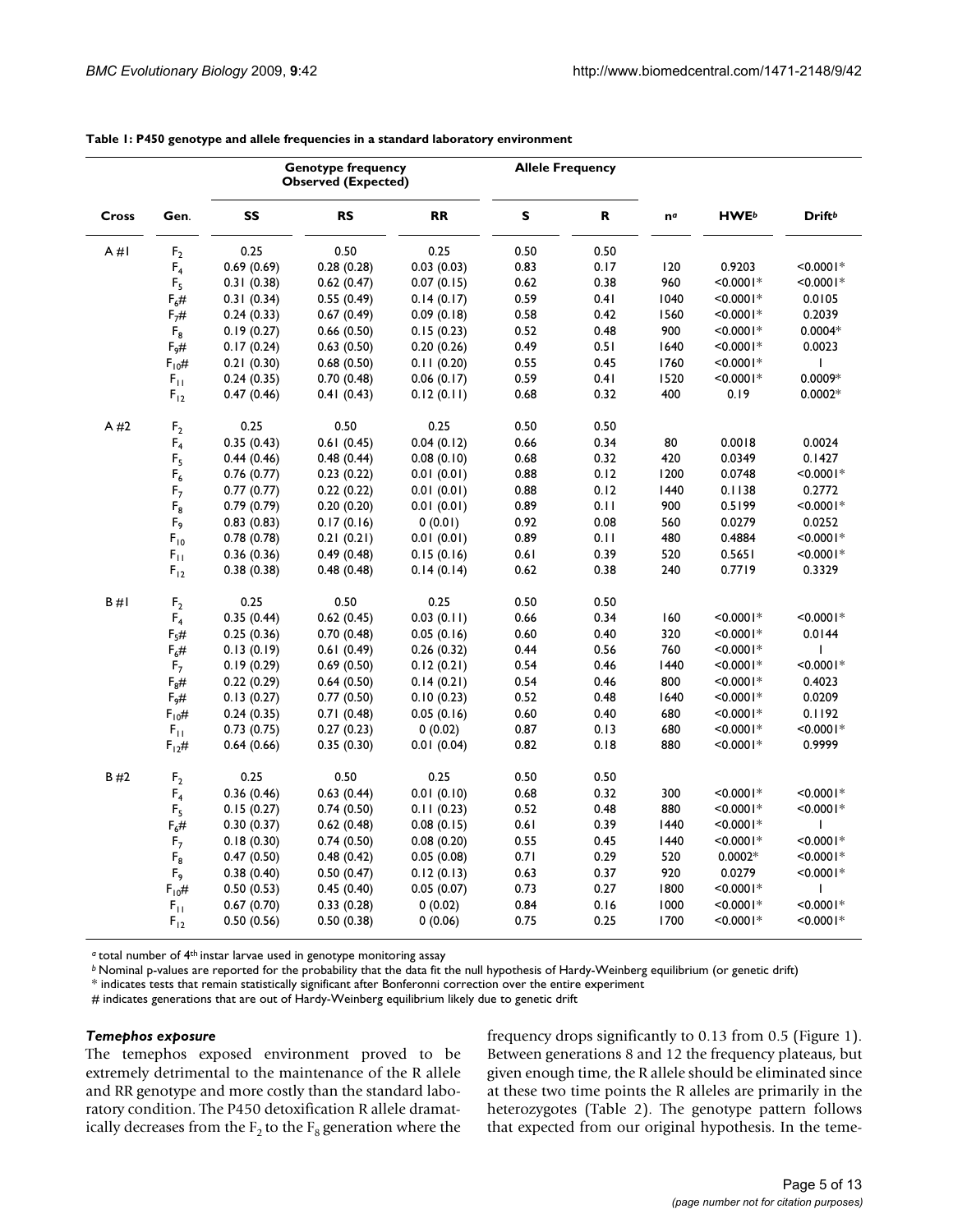phos exposed environment the RR genotype almost completely disappears, the RS genotype decreases from 0.5 (at  $F_2$ ) to 0.25 (at  $F_8$  and  $F_{12}$ ), while the SS genotype undergoes an increase in frequency (Figure 3) where two of the four cages become fixed for the S allele. In cage A#1, the RR and RS genotype are completely eliminated by generation  $F_4$  and  $F_{12}$ , respectively and in cage A#2 by  $F_8$  and  $F_{12}$ , respectively. The elimination of the R allele is more rapid in the A cross versus the B cross, though the B cross has a matching pattern where the R allele decreases through time and the RR genotype is eliminated from the population (Table 2). As expected, the temephos treated replicates are undergoing selection since they are out of Hardy-Weinberg equilibrium (Fisher's combined probability,  $\chi^2_{24}$  = 115,  $p < 0.0001$ ) and this is not due to drift (Fisher's combined probability,  $\chi^2_{24}$  = 137,  $p < 0.0001$ ). A previous study found the P450 present in ISOP450 bioactivates

temephos, and that this P450 is tightly linked to (or identical to) the permethrin resistance allele [40]. This is likely one reason why the R allele in this environment is even more costly to the animal and is eliminated at a faster rate than the R allele in the standard laboratory environment.

# *Cold temperature environment*

In the cold temperature environment, no fitness cost of the P450 detoxification R allele frequency was observed. Despite frequency shifts between generations, the R allele stays in equilibrium around the 0.45 frequency level (Figure 1). While this equilibrium is slightly lower than the initial 0.5, the frequency at  $F_8$  is not statistically different from 0.5 ( $\chi^2$ <sub>7</sub> = 0.816, *p* = 0.997). In three of the four cages (A#1, B#1 and B#2) the RR genotype decreases to frequencies of 0, 0.02 and 0.03, respectively. Surprisingly, there was a clear heterozygote advantage which allowed the R



# **Figure 3**

**P450 genotype frequencies in temephos exposed environment**. Frequencies of the P450-mediated detoxification genotypes monitored every 3 generations for a total of 12 generations in the temephos exposed environmental condition. Results are the average of four replicates. Bars are the S.E.M. Different letters indicate statistical differences (*p* < 0.05) between means.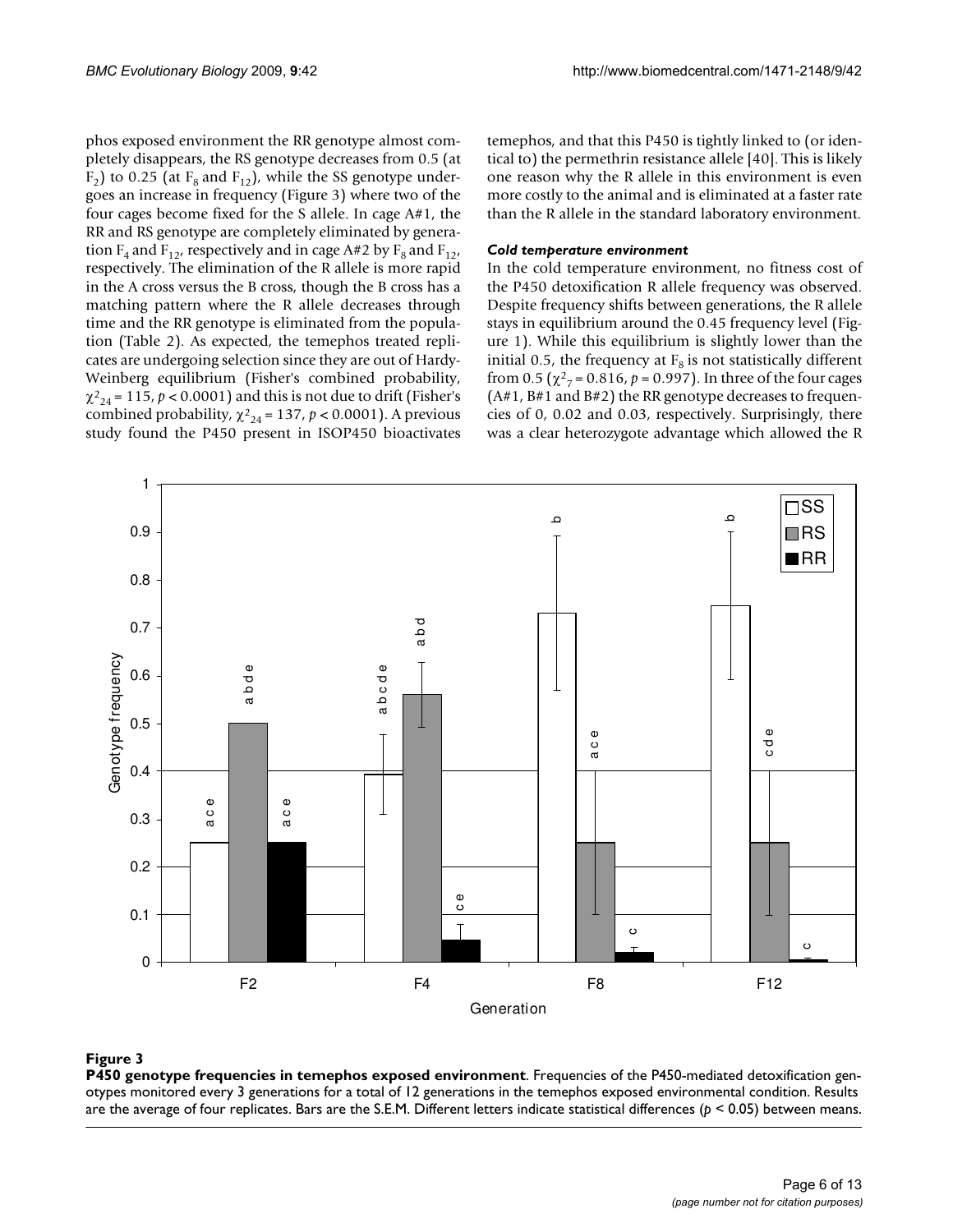| <b>Cross</b> | Gen.           | <b>Genotype frequency</b><br><b>Observed (Expected)</b> |            |            | <b>Allele frequency</b> |             |                |                         |                           |
|--------------|----------------|---------------------------------------------------------|------------|------------|-------------------------|-------------|----------------|-------------------------|---------------------------|
|              |                | SS                                                      | <b>RS</b>  | <b>RR</b>  | S                       | R           | n <sup>a</sup> | <b>HWE</b> <sup>b</sup> | <b>Drift</b> <sup>b</sup> |
| $A \# I$     | $\mathsf{F}_2$ | 0.25                                                    | 0.50       | 0.25       | 0.50                    | 0.50        |                |                         |                           |
|              | $\mathsf{F}_4$ | 0.44(0.52)                                              | 0.56(0.40) | 0(0.08)    | 0.72                    | 0.28        | 180            | $< 0.0001*$             | $< 0.0001*$               |
|              | $\mathsf{F}_8$ | 0.98(0.98)                                              | 0.02(0.02) | 0(0)       | 0.99                    | 0.01        | 560            | 0.8113                  | $< 0.0001*$               |
|              | $F_{12}$       | $\mathsf{I}(\mathsf{I})$                                | 0(0)       | 0(0)       |                         | $\mathbf 0$ | 220            |                         | 0.2175                    |
| A#2          | $\mathsf{F}_2$ | 0.25                                                    | 0.50       | 0.25       | 0.50                    | 0.50        |                |                         |                           |
|              | $\mathsf{F}_4$ | 0.35(0.45)                                              | 0.64(0.44) | 0.01(0.11) | 0.67                    | 0.33        | 280            | $< 0.0001*$             | $< 0.0001*$               |
|              | $\mathsf{F}_8$ | 0.98(0.98)                                              | 0.02(0.02) | 0(0)       | 0.99                    | 0.01        | 1640           | 0.6828                  | $< 0.0001*$               |
|              | $F_{12}$       | $\mathsf{I}(\mathsf{I})$                                | 0(0)       | 0(0)       |                         | 0           | 440            |                         | 0.2207                    |
| $B \# I$     | $\mathsf{F}_2$ | 0.25                                                    | 0.50       | 0.25       | 0.50                    | 0.50        |                |                         |                           |
|              | $\mathsf{F}_4$ | 0.19(0.28)                                              | 0.67(0.50) | 0.14(0.23) | 0.53                    | 0.47        | 200            | $< 0.0001*$             | 0.2486                    |
|              | $F_8$          | 0.66(0.66)                                              | 0.31(0.30) | 0.03(0.03) | 0.82                    | 0.18        | 1060           | 0.3617                  | $< 0.0001*$               |
|              | $F_{12}$       | 0.60(0.63)                                              | 0.39(0.33) | 0.01(0.04) | 0.80                    | 0.20        | 1040           | $< 0.0001*$             | 0.3089                    |
| B#2          | F <sub>2</sub> | 0.25                                                    | 0.50       | 0.25       | 0.50                    | 0.50        |                |                         |                           |
|              | $\mathsf{F}_4$ | 0.59(0.60)                                              | 0.37(0.35) | 0.04(0.05) | 0.78                    | 0.22        | 280            | 0.3078                  | $< 0.0001*$               |
|              | $F_8$          | 0.30(0.39)                                              | 0.65(0.47) | 0.05(0.14) | 0.63                    | 0.37        | 1640           | $< 0.0001*$             | 0.0052                    |
|              | $F_{12}$       | 0.38(0.47)                                              | 0.61(0.43) | 0.01(0.10) | 0.69                    | 0.31        | 80             | $0.0002*$               | 0.1150                    |

**Table 2: P450 genotype and allele frequencies in a temephos treated environment**

*<sup>a</sup>*total number of 4th instar larvae used in genotype monitoring assay

*b* Nominal p-values are reported for the probability that the data fit the null hypothesis of Hardy-Weinberg equilibrium (or genetic drift)

\* indicates tests that remain statistically significant after Bonferonni correction over the entire experiment

allele to persist in the cold temperature treated population (Figure 4). The SS genotype remains at frequencies close to the  $F<sub>2</sub>$  starting frequency, ending in the  $F<sub>12</sub>$  generation at 0.32, 0.27 and 0.23 for cages A#1, B#1 and B#2, respectively. Despite the A#2 cage RR frequency in generation 12 being 0.16 and the SS genotype frequency being 0, there was still a heterozygote advantage evident in this cage (Table 3). Almost all (11 of 12) of the monitored generations are out of Hardy-Weinberg equilibrium (Fisher's combined probability,  $\chi^2_{24}$  = 203,  $p \le 0.0001$ ) and the null hypothesis that drift is acting on the generations was rejected (Fisher's combined probability,  $\chi^2_{24}$  = 99,  $p \lt \chi$ 0.0001) (Table 3), indicating that cold selection is driving the changes in genotype and allele frequencies.

## **Discussion**

Our results show that the fitness associated with cytochrome P450 monooxygenase-mediated permethrin resistance in *Cx. p. quinquefasciatus* varies according to the environment. We demonstrate a cost associated with this P450 detoxification mechanism when in competition with a susceptible allele under standard rearing conditions, and a greater cost when exposed to temephos. We also reveal a heterozygote advantage when in the cold temperature environment.

While a fitness cost was observed in the standard and temephos condition, no overall cost (decrease in frequency) of the R allele for this P450 locus was observed in the cold temperature environment. Intriguingly, all four replicates in the cold environment exhibited an excess of the heterozygote genotype. The RR genotype in all replicates did poorly, indicating that having two R alleles is costly. A similar pattern was shown in *Tribolium castaneum* where the susceptible allele was placed in direct competition with an allele that conferred malathion resistance (R*mal*). Over the 10 generations of the experiment, malathion resistant strains had a heterozygote advantage and the best fitness [41]. Observations of heterozygote advantage are rare and this phenomenon may contribute to the maintenance of genetic variation in populations [42].

The P450 detoxification mechanism under temephos exposure was shown to be highly costly. In the temephos exposed environment, the RR genotype frequency was entirely eliminated in two replicates and decreased to an average frequency of 0.0475 by the  $F_4$  generation. Hardstone et al. (2007) demonstrated low (0.73-fold), but significant, levels of negative cross-resistance to temephos in ISOP450 [40], suggesting enhanced bioactivation of temephos to temephos-oxon in the resistant strain. This is likely one of the reasons underlying the fitness cost of the R allele in the temephos treated environment. This suggests that vector control efforts could use temephos in populations with this P450 mechanism because it may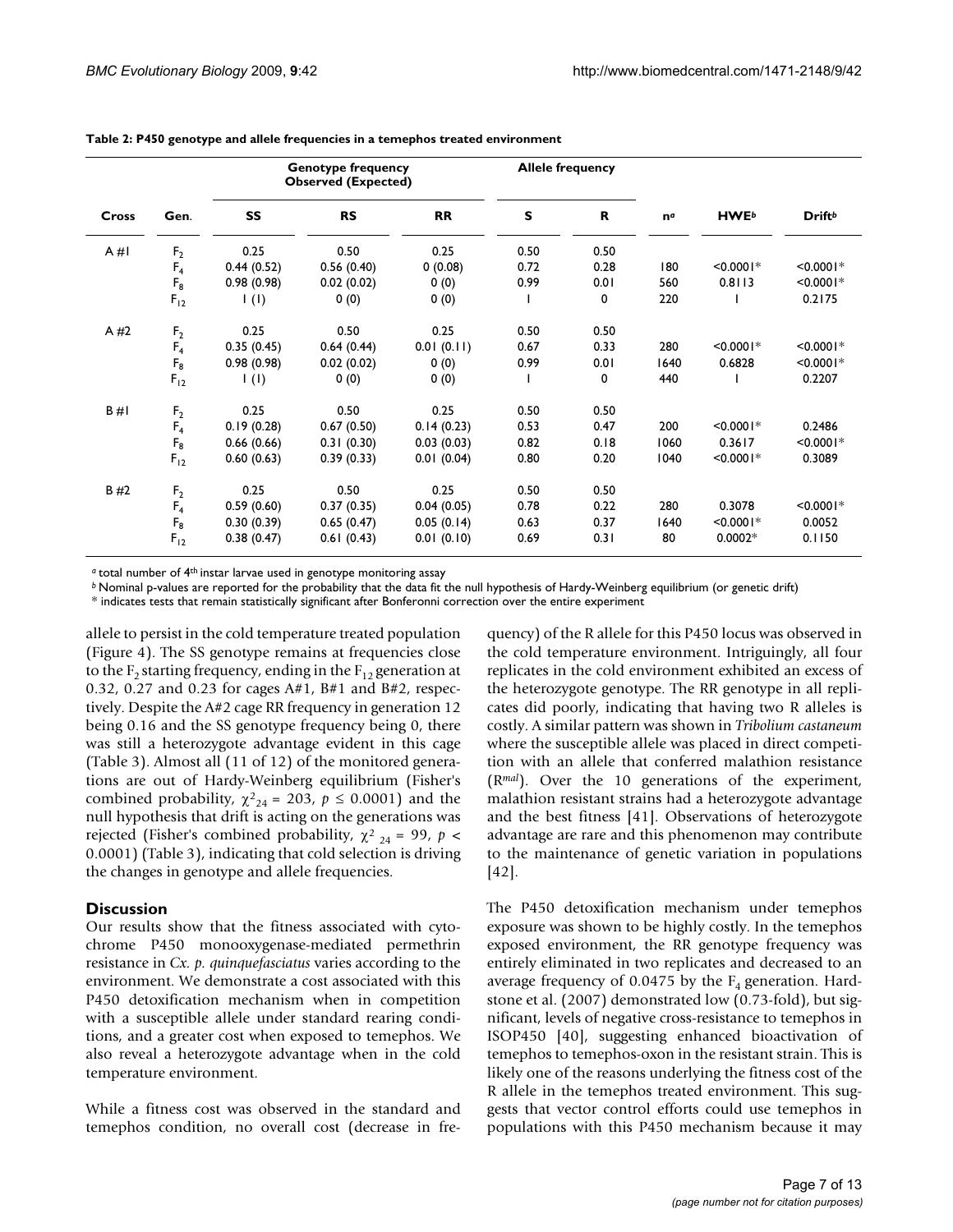

## **Figure 4**

**P450 genotype frequencies in cold temperature environment**. Frequencies of the P450-mediated detoxification genotypes monitored every 3 generations for a total of 12 generations in the cold temperature environmental condition. Results are the average of four replicates. Bars are the S.E.M. Different letters indicate statistical differences (*p* < 0.05) between means.

serve as a method to slow the evolution of permethrin resistance. In a temephos treated environment, a population with this P450 will not be favored and a shift towards susceptibility at this locus will occur.

Many fitness studies on insecticide resistant insects have shown that resistance mechanisms (metabolic and target site) are costly [9,13,16,43,44]. However, no studies have looked at the fitness associated with P450-mediated resistance in mosquitoes. In this experiment we examined the fitness of the P450 allele under multiple environmental conditions, whereas several previous population cage studies limited the environmental condition to a relaxation of the insecticide selection pressure [45-47]. For example, the R allele in a strain of *Cx. p. quinquefasciatus* which was resistant to organophosphates due to elevated

levels of Esterase-2 declined steadily when left unselected for 3 generations [45].

Population cage studies do not always show that a fitness cost is associated with the insecticide resistance allele. Examination of malathion resistance alleles in *Tribolium castaneum* under no known selection (including insecticide) pressure in a laboratory population cage experiment revealed the R allele is not costly and the frequency of this allele remained steady through time, independent of the starting R allele frequency [20]. Fluctuations in the R allele frequency from generation to generation were concluded to be the result of random genetic drift [20].

Very few studies have examined what happens to the R allele in a population cage study under sub-optimal envi-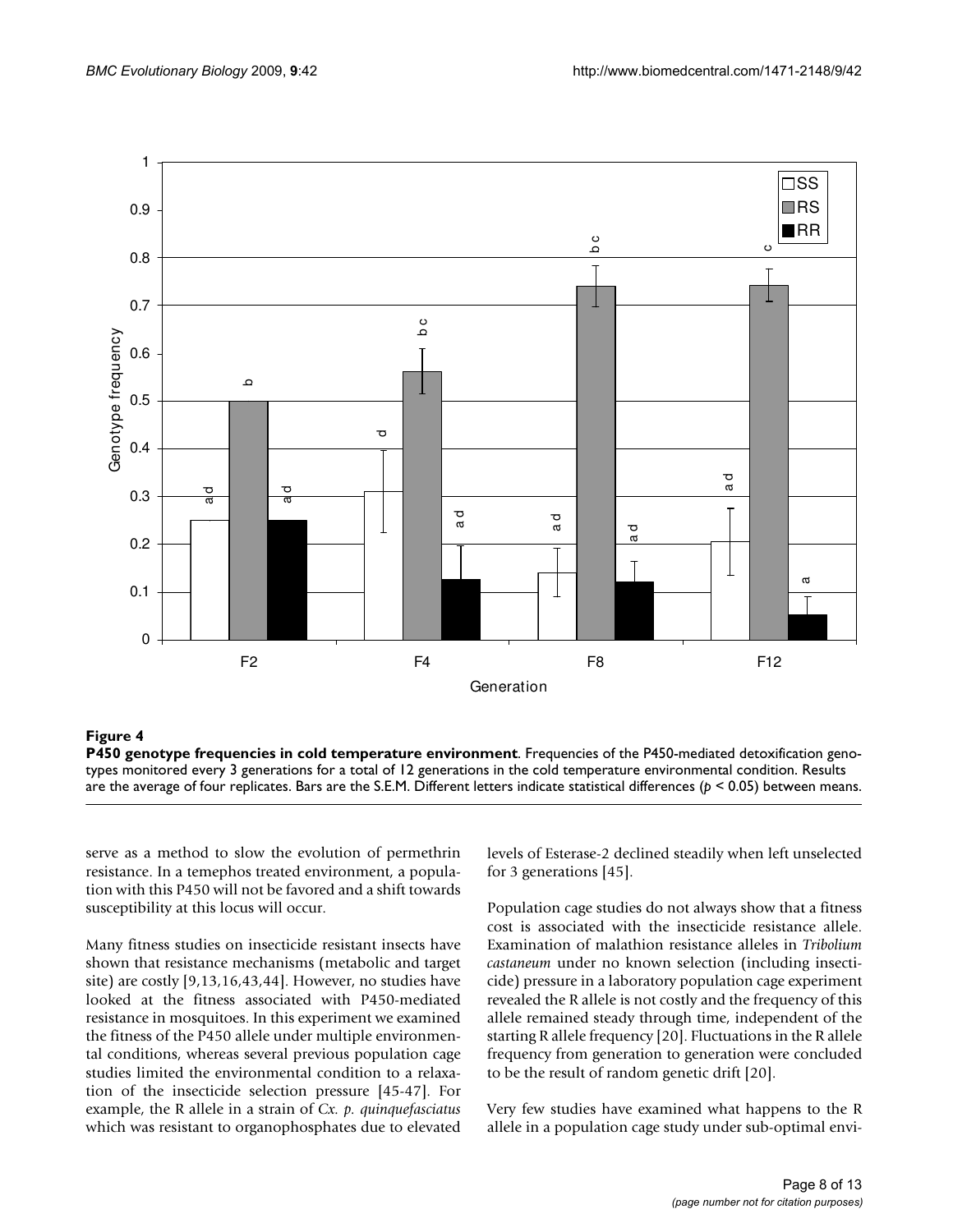| Cross    | Gen.           | <b>Genotype frequency</b><br><b>Observed (Expected)</b> |            |            | <b>Allele frequency</b> |      |                |                         |                           |
|----------|----------------|---------------------------------------------------------|------------|------------|-------------------------|------|----------------|-------------------------|---------------------------|
|          |                | SS                                                      | <b>RS</b>  | <b>RR</b>  | S                       | R    | n <sup>a</sup> | <b>HWE</b> <sup>b</sup> | <b>Drift</b> <sup>b</sup> |
| A#I      | $\mathsf{F}_2$ | 0.25                                                    | 0.50       | 0.25       | 0.50                    | 0.50 |                |                         |                           |
|          | $\mathsf{F}_4$ | 0.46(0.53)                                              | 0.54(0.39) | 0(0.08)    | 0.73                    | 0.27 | 280            | $100001*$               | $< 0.0001*$               |
|          | $F_8$          | 0.26(0.38)                                              | 0.71(0.47) | 0.03(0.15) | 0.62                    | 0.38 | 920            | $< 0.0001*$             | 0.0066                    |
|          | $F_{12}$       | 0.32(0.44)                                              | 0.68(0.45) | 0(0.11)    | 0.66                    | 0.34 | 160            | $< 0.0001*$             | 0.1841                    |
| A#2      | $\mathsf{F}_2$ | 0.25                                                    | 0.50       | 0.25       | 0.50                    | 0.50 |                |                         |                           |
|          | $\mathsf{F}_4$ | 0.21(0.21)                                              | 0.49(0.49) | 0.30(0.30) | 0.46                    | 0.54 | 310            | 0.8320                  | 0.1068                    |
|          | $\mathsf{F}_8$ | 0.04(0.17)                                              | 0.73(0.48) | 0.23(0.35) | 0.41                    | 0.59 | 1280           | $< 0.0001*$             | 0.1716                    |
|          | $F_{12}$       | 0(0.17)                                                 | 0.84(0.49) | 0.16(0.34) | 0.42                    | 0.58 | 1040           | $< 0.0001*$             | 0.3875                    |
| $B \# I$ | F <sub>2</sub> | 0.25                                                    | 0.50       | 0.25       | 0.50                    | 0.50 |                |                         |                           |
|          | $\mathsf{F}_4$ | 0.12(0.22)                                              | 0.70(0.50) | 0.18(0.28) | 0.47                    | 0.53 | 140            | $< 0.0001*$             | 0.2041                    |
|          | $F_8$          | 0.07(0.28)                                              | 0.86(0.50) | 0.04(0.22) | 0.53                    | 0.47 | 1160           | $< 0.0001*$             | 0.1204                    |
|          | $F_{12}$       | 0.27(0.39)                                              | 0.71(0.47) | 0.02(0.14) | 0.63                    | 0.37 | 560            | $< 0.0001*$             | 0.0284                    |
| B#2      | F <sub>2</sub> | 0.50                                                    | 0.25       | 0.25       | 0.50                    | 0.50 |                |                         |                           |
|          | $\mathsf{F}_4$ | 0.45(0.50)                                              | 0.52(0.41) | 0.03(0.09) | 0.71                    | 0.29 | 270            | $< 0.0001*$             | $< 0.0001*$               |
|          | $F_8$          | 0.19(0.27)                                              | 0.66(0.50) | 0.15(0.23) | 0.52                    | 0.48 | 840            | $< 0.0001*$             | $< 0.0001*$               |
|          | $F_{12}$       | 0.23(0.36)                                              | 0.74(0.48) | 0.03(0.16) | 0.60                    | 0.40 | 800            | $< 0.0001*$             | 0.0529                    |

**Table 3: P450 genotype and allele frequencies in a cold selection environment**

*<sup>a</sup>*total number of 4th instar larvae used in genotype monitoring assay

*b* Nominal p-values are reported for the probability that the data fit the null hypothesis of Hardy-Weinberg equilibrium (or genetic drift)

\* indicates tests that remain statistically significant after Bonferonni correction over the entire experiment

ronmental conditions. Raymond et al. (2005) placed two strains of diamondback moth (*Plutella xylostella*) with the same resistance mechanism conferring resistance to *Bacillus thuringiensis* in two different stressful environments in the lab. The two strains exhibited different fitness costs relative to each other under the same pressure and the fitness cost varied in each environment for an individual strain [21]. In contrast, no fitness costs were seen for diazinon resistant Australian sheep blowfly (*Lucilia cuprina*) when reared under three different larval densities or in a population cage competition experiment [48].

Resistance mechanisms due to metabolic processes are generally regarded as costly [49,50]. Some studies have proposed that the extent to which a metabolic resistance mechanism is costly depends on the relative expression of the protein in the resistant strain versus the susceptible strain [14]. Insecticide resistance due to gene amplification or gene duplication of general esterases is highly costly due to the resulting amount of enzyme that is produced. For example, in highly resistant green peach aphids, esterase amounts to approximately 3% of the total body protein [51]. Contrastingly, costs associated with increased monooxygenase activity have been found to be modest or absent. This phenomena has been shown using biotic potential measures in the house fly [52], laboratory, glasshouse and field studies measuring life-table parameters, predator-prey interactions, and mating competitiveness of the predatory mite, *Metaseiulus occidentalis* [53,54], in *Heliothis zea* after feeding on a diet with a P450 inducer and measuring food utilization parameters [55], and with P450-mediated resistance to DDT in *Drosophila melanogaster* [56]. Understanding the fitness costs associated with P450-mediated resistance is further complicated because even when the same insecticide is used, there can be plasticity in which P450(s) are selected for in different populations [57]. This could lead to variation in fitness costs between populations, due to the different P450s conferring the resistance.

# **Conclusion**

Determining the cost of resistance is imperative for implementing successful vector control strategies. As evident from the literature and our results, resistance alleles as well as genotypes are able to perform differentially (manifest varied levels of cost) in different environments. Additionally, in accordance with previous studies on insecticide resistance mechanisms, a fitness cost is associated with this P450 locus in an insecticide-free environment. It is also possible that differences present in the genetic backgrounds among the crosses could affect the fitness of the resistance allele. Understanding how resistant pest populations evolve under a spectrum of environmental conditions is essential if resistance management tactics are to be successful. Results from this study have implications for mosquito control strategies. For example,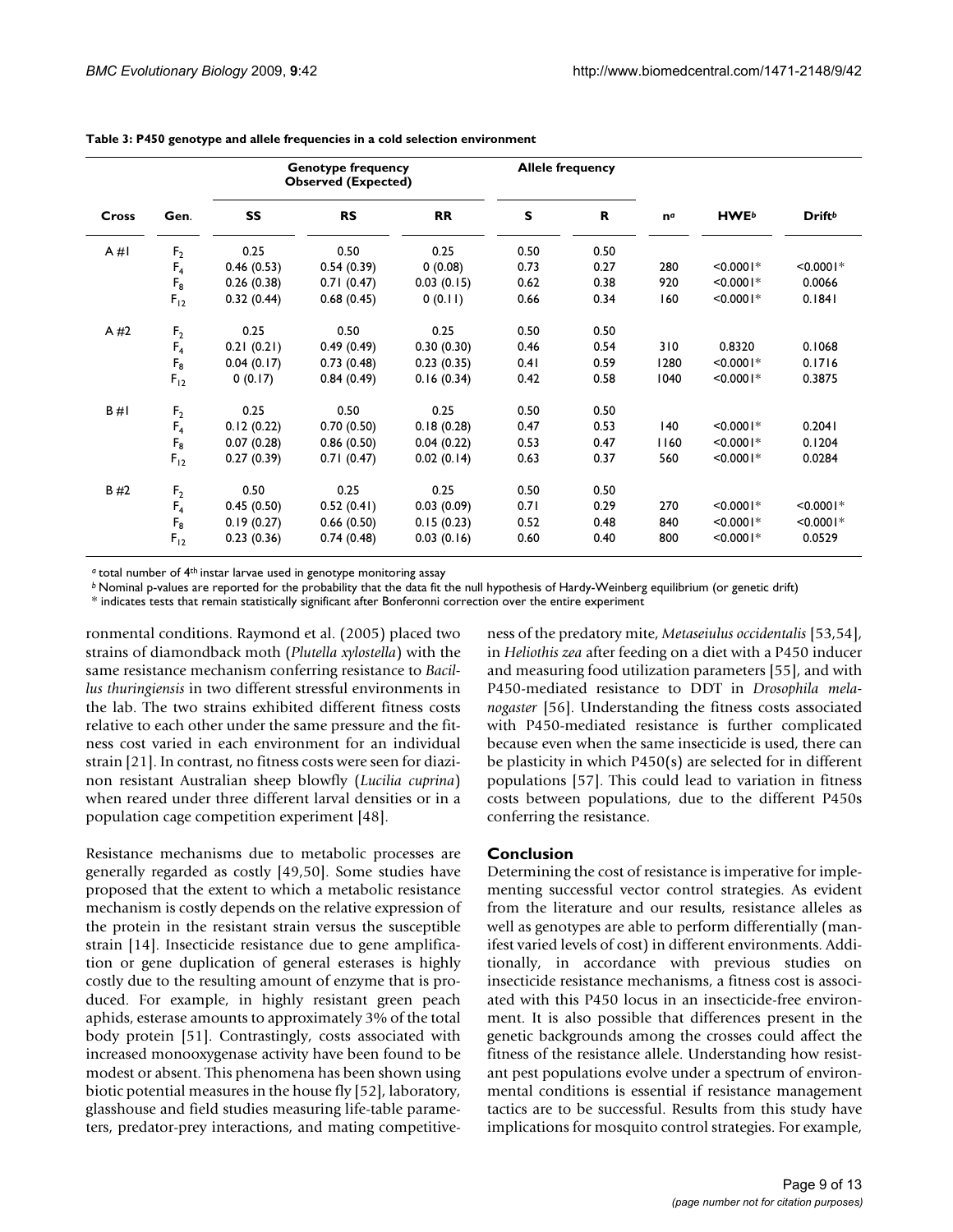rotating permethrin and temephos use should slow the evolution of P450-mediated permethrin resistance. Additionally, the permethrin R allele can be maintained within the cold upper boundary of the *Cx. p. quinquefasicatus* habitat, where a hybrid region with *Cx. p. pipiens* is present. Therefore, the *Cx. p. quinquefasicatus* P450 R allele could be introduced into *Cx. p. pipiens* populations and have a negative impact on the control of this species.

# **Methods**

# *Mosquito strains and insecticides*

Three strains of *Culex pipiens quinquefasciatus* Say were used. SLAB is a standard susceptible strain [58]. JPAL is a strain highly resistant to permethrin due to *kdr* and cytochrome P450 monooxygenase-mediated (P450) detoxification [59]. ISOP450 was isolated by backcrossing JPAL into SLAB for 14 generations and selecting backcross progeny with permethrin. ISOP450 is a permethrin resistant strain (1,300-fold) containing only the cytochrome P450 monooxygenase mechanism of JPAL. P450-mediated resistance in ISOP450 is monofactorially inherited, incompletely dominant, autosomally linked, and larval specific [40].

All colonies were reared by standard methods. Larvae were reared with ample development space in plastic trays containing 2 L of distilled water for every 400 larvae. Larvae were provided abundant food consisting of a mixture of ground TetraFin® goldfish flakes, rabbit pellets and liver powder (1:2:1) in distilled water. Adults were provided a 20% sugar solution *ad libitum*, and provided a chicken for 30 minutes two times per week (Cornell University Animal Use Protocol #01-56). All life stages were maintained at  $27 \pm 1$ °C, 80% relative humidity, and photoperiod of 14 hr:10 hr (L:D) including 2 hr of simulated dawn and 2 hr simulated dusk. Permethrin (98%) and temephos (98%) were obtained from Chem Service (Westchester, PA).

# *Selection line cages for fitness analysis of P450-mediated resistance in mosquitoes*

Selection line cages were initiated by randomly collecting at minimum 35 egg rafts from the main colony cages and rearing larvae under standard conditions. Pupae from each strain were individually isolated into plastic tubes. Upon eclosion, the respective sex and strain were released into a cage simultaneously to create the desired crosses. The adults were released into a cage *en masse* with an approximately 3:1 (female:male) ratio, with at least 200 females used. The following reciprocal crosses were created: SLAB females × ISOP450 males (referred to as cross A), and ISOP450 females × SLAB males (referred to as cross B). Crosses were reared under standard conditions. The  $F<sub>2</sub>$  generation of both reciprocal crosses was then split into two cage replicates (referred to as #1 and #2) for each of the three environmental conditions (see below).

# *Fitness of the P450-mediated permethrin resistance locus under standard laboratory conditions with no exposure to insecticides or other known selective pressures*

In the standard laboratory environment, mosquitoes were reared under standard procedures with no exposure to insecticides or other known selective pressures which resulted in less than 1% mortality. At every generation, pupae were individually isolated so that virgin adults would be released into a new cage (minimum of 200 females and ratio of 2:1 females to males) within the same week and genotype frequencies were measured (see below). This cycle continued for a total of 12 generations.

# *Fitness of the P450-mediated permethrin resistance locus under an environmental condition of temephos exposure*

A temephos treatment generation occurred simultaneously for each replicate cage and consisted of a minimum of 300 larvae and an average of 1,600 larvae undergoing temephos selection. To apply the temephos stress, batches of 20 fourth instar larvae were placed in 4 oz. wax coated paper cups (Sweetheart Cup Co., Owings Mills, MD) with 99 ml of distilled water and 1 ml of temephos solution. The temephos concentration used throughout this experiment (0.0003 mg/ml) resulted in 60% mortality of the  $F_2$ generation. Control cups with 1 ml of acetone in 99 ml of distilled water were treated at the same time as treatment cups to insure that death in the treatment cups was due to temephos exposure. All cups were held at 25°C and larval mortality was assessed after 24 hours. Surviving treated larvae were then washed twice in clean distilled water and transferred to clean cups with 98 ml of distilled water and 2 ml of larval food. Surviving treated pupae were washed twice in clean distilled water and directly placed into individual tubes. Adults that emerged were released into a new cage that was placed in the standard rearing chamber. The succeeding generation to a treatment generation was started with a minimum of 100 surviving adult females and ratio of 2:1 females to males. Temephos treatment was performed for three consecutive generations. Genotype frequencies were measured (see below) every fourth generation and this generation would not undergo a temephos treatment. This cycle continued for a total of 12 generations.

## *Fitness of the P450-mediated permethrin resistance locus under an environmental condition of cold temperature*

A cold treatment generation occurred simultaneously for each replicate cage and consisted of a minimum of 600 larvae and an average of 1,300 larvae undergoing cold stress. To apply the cold temperature condition, batches of 20 fourth instar larvae were placed in 4 oz. wax coated paper cups with 98 ml of distilled water and 2 ml of larval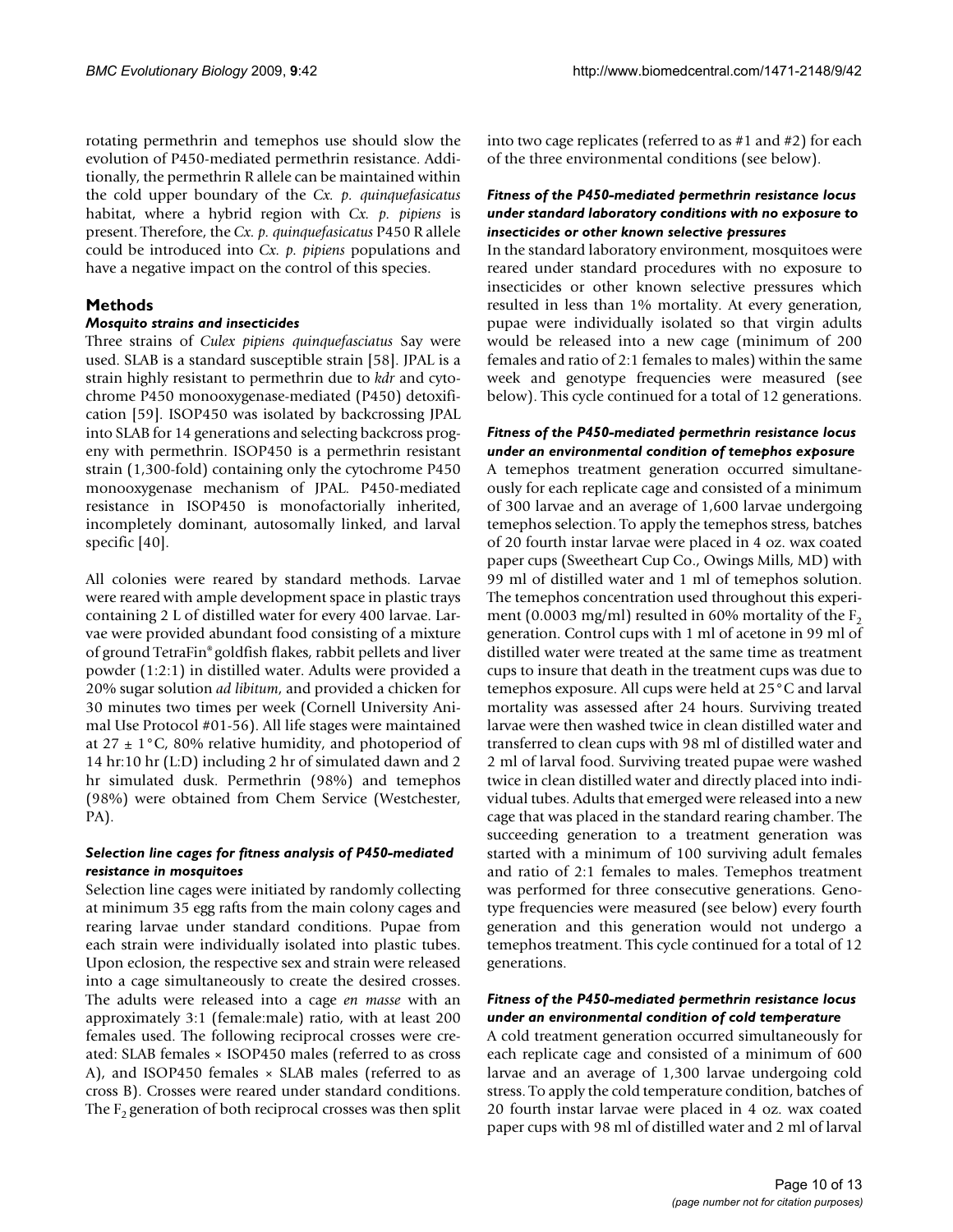food. The cups were then placed in a 16°C incubator for 4 consecutive days with a photoperiod of 14 hr:10 hr (L:D). These conditions resulted in an average of 60% mortality for each treatment generation. Simultaneously, cups serving as treatment controls were placed in a room temperature incubator (25°C) with a photoperiod of 14 hr:10 hr (L:D) to insure handling and food availability were not the cause of mortality in the treatment. On day 4, cold-treated pupae were place into individual tubes to complete development to adult at 25°C. Adult emergence rates were recorded in the treatment and control cups to determine mortality (*i.e*., selection pressure). The succeeding generation to a treatment generation was started with a minimum of 100 surviving adult females and ratio of 2:1 females to males. Cold treatment was performed for three consecutive generations. Genotype frequencies were measured (see below) every fourth generation and this generation would not undergo a cold treatment. This cycle continued for a total of 12 generations.

## *Measuring genotype frequencies*

Genotype frequencies were determined by performing bioassays on fourth instar larvae. The diagnostic concentrations to ascertain genotype frequencies were determined from the concentration-mortality curve of the  $F_2$ generation (Figure 5). The plateau at approximately 25% mortality (0.0078 ug/ml permethrin) clearly distinguished susceptible homozygotes (SS) while the plateau at approximately 75% mortality (1 ug/ml permethrin) separated SS and heterozygotes (RS) from the resistant homozygotes (RR).

For each larval bioassay, batches of 20 fourth instar larvae were placed in 4 oz. wax coated paper cups with 99 ml of



Concentration-mortality lines of parental strains (SLAB and ISOP450) and the F2 *quinquefasciatus* **Figure 5** generation of the reciprocal crosses of *Cx. p.*   $\sf{Concentration-mortality}$  lines of parental strains (SLAB and ISOP450) and the  $\sf{F}_2$  generation of the reciprocal **crosses of** *Cx. p. quinquefasciatus*. Vertical dashed lines indicate the diagnostic concentrations used to distinguish the SS, RS and RR genotypes (shown in boxes).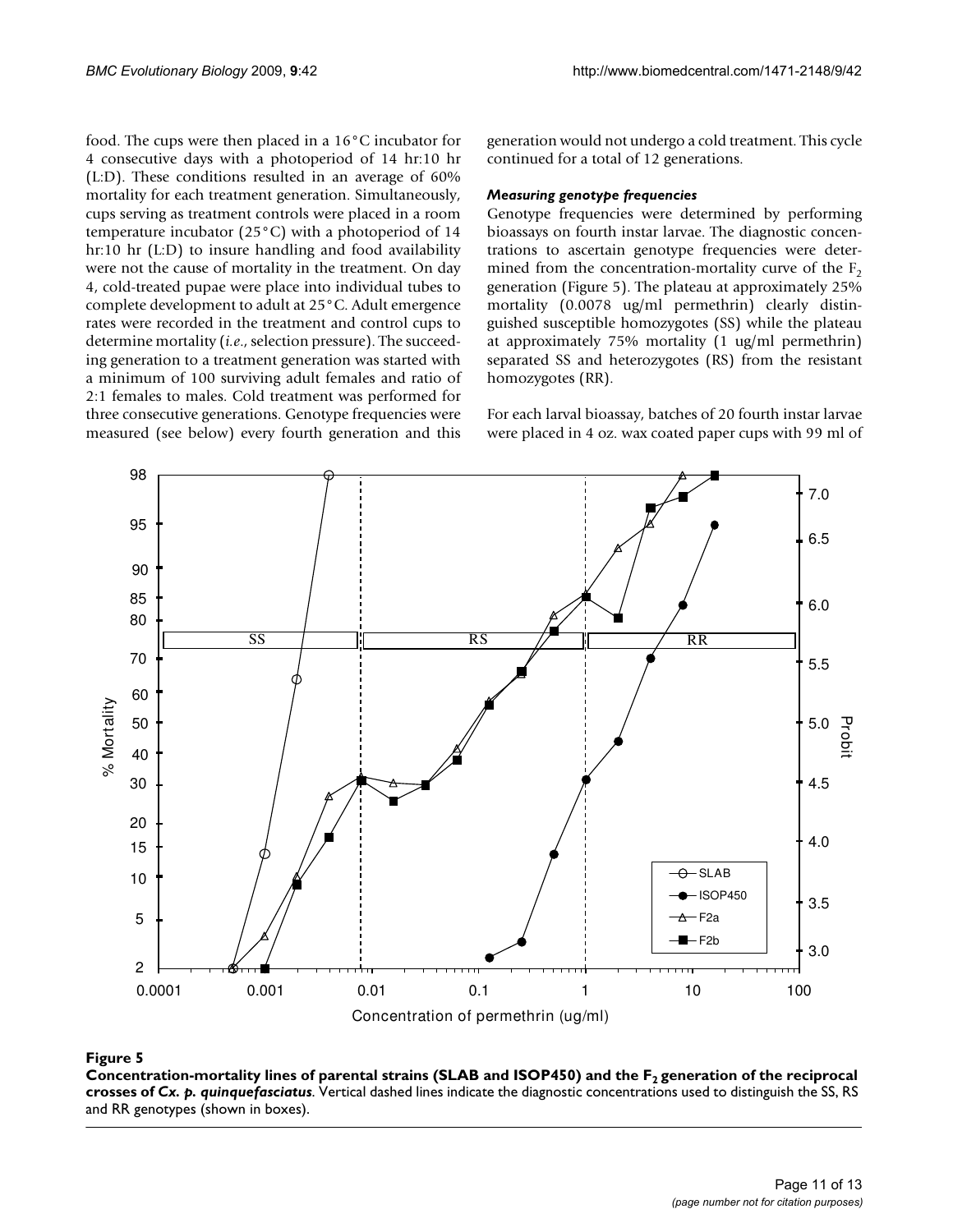distilled water and 1 ml of permethrin solution. Half of the available larvae were treated at each of the diagnostic permethrin concentrations such that mortality at 0.0078 ug/ml indicated the frequency of SS genotypes, survivorship at 1 ug/ml specified the frequency of RR genotypes and RS genotype frequencies were determined by taking 1 – SS genotype frequency – RR genotype frequency. The total number of larvae used ranged from 80–1,800 (Tables 1, 2 and 3) depending on the number of eggs laid in a cage. Test insecticide dilutions were dissolved in acetone and control cups were treated with 1 ml of acetone in 99 ml of distilled water. Mortality was assessed after 24 hours, and larvae were considered dead if they failed to move or resurface after being probed.

## *Data analysis*

Genotype frequencies were inferred from arc-sin transformed concentration dependent mortalities. Expected genotype frequencies (Table 1, 2 and 3) were calculated by using the observed allele frequencies from the previous generation. In all environments at all generations where genotype frequencies were measured, deviations from Hardy-Weinberg equilibrium were analyzed with a  $\chi^2$  test  $(p < 0.05)$ . To account for multiple testing, we used the Bonferroni correction. Using Fisher's combined probabilities test we determined a global *p*-value for the set of Hardy-Weinberg equilibrium tests.

The probability of R allele frequency changes due to genetic drift acting alone between generations was calculated from the binomial distribution. For the temephos and cold environments, the probability of R allele frequency changes due to drift over the 2 and 4 generation intervals were simulated using R<http://cran.r-project.org/> . The simulation assumed a panmictic population with fixed size of 200 diploid individuals with allele frequencies defined by the empirical observation at the start of the interval. For each generation, half of the alleles from the population were sampled at random and from this group the next generation allele frequencies were determined. This process was repeated for the number of generations within the interval of interest. *P*-values were obtained by dividing the number of simulations that resulted in an allele frequency change as great as or greater than the observed R allele frequency at the end of the interval of interest by the 10,000 total simluations run. The average of five *p*-values was reported and subjected to Bonferroni correction. Fisher's combined probabilities test was used to determine a global *p*-value for the set of genetic drift tests.

For the determination of R allele frequency changes, all crosses and replicates of an environmental condition were combined  $(n = 4)$ . Statistical differences between means were determined using Tukey's test (*p* < 0.05).

## **Authors' contributions**

MCH and JGS conceived of and designed the study. MCH conducted the experiments and drafted the manuscript. BPL, MCH and JGS participated in statistical analysis, data interpretation and revisions of the manuscript. All authors read and approved the final manuscript.

## **Acknowledgements**

The authors thank Dr. Laura Harrington for comments on earlier drafts and Punita Juneja for statistical assistance. All stages of this research project were supported by the Environmental Protection Agency Science to Achieve Results fellowship to MCH.

#### **References**

- 1. Roush RT, McKenzie JA: **Ecological genetics of insecticide and acaricide resistance.** *Ann Rev Entomol* 1987, **32:**361-380.
- 2. Crow JF: **Genetics of insect resistance to chemicals.** *Ann Rev Entomol* 1956, **1:**227-246.
- 3. Brown AWA: **Insecticide Resistance in Arthropods.** Geneva: World Health Organization; 1958.
- 4. McKenzie JA: **Selection at the dieldrin resistance locus in overwhelming populations of** *Lucilia cuprina* **(Wiedemann).** *Aust J Zool* 1990, **38:**493-501.
- 5. Gazave E, Chevillon C, Lenormand T, Marquine M, Raymond M: **Dis**secting the cost of insecticide resistance genes during the **overwintering period of the mosquito** *Culex pipiens***[.](http://www.ncbi.nlm.nih.gov/entrez/query.fcgi?cmd=Retrieve&db=PubMed&dopt=Abstract&list_uids=11737292)** *Heredity* 2001, **87:**441-448.
- 6. Foster SP, Harrington R, Devonshire AL, Denholm I, Devine GJ, Kenward MG, Bale JS: **Comparative survival of insecticide-susceptible and resistant peach-potato aphids,** *Myzus persicae* **(Sulzer) (Hemiptera: Aphidae), in low temperature field trials.** *Bull Entomol Res* 1996, **86:**17-27.
- <span id="page-11-0"></span>7. Berticat C, Boquien G, Raymond M, Chevillon C: **Insecticide resistance genes induce a mating competition cost in** *Culex pipiens* **[mosquitoes.](http://www.ncbi.nlm.nih.gov/entrez/query.fcgi?cmd=Retrieve&db=PubMed&dopt=Abstract&list_uids=11974602)** *Genet Res* 2002, **79(1):**41-47.
- 8. Agnew P, Berticat C, Bedhomme S, Sidobre C, Michalakis Y: **[Parasit](http://www.ncbi.nlm.nih.gov/entrez/query.fcgi?cmd=Retrieve&db=PubMed&dopt=Abstract&list_uids=15119441)[ism increases and decreases the costs of insecticide resist](http://www.ncbi.nlm.nih.gov/entrez/query.fcgi?cmd=Retrieve&db=PubMed&dopt=Abstract&list_uids=15119441)[ance in mosquitoes.](http://www.ncbi.nlm.nih.gov/entrez/query.fcgi?cmd=Retrieve&db=PubMed&dopt=Abstract&list_uids=15119441)** *Evolution* 2004, **58:**579-586.
- 9. Foster SP, Woodcock CM, Williamson MS, Devonshire AL, Denholm I, Thompson R: **Reduced alarm response by peach-potato aphids,** *Myzus persicae* **(Hemiptera: Aphididae), with knockdown resistance to insecticides (***kdr***) may impose a fitness cost through increased vulnerability to natural enemies.** *Bull Entomol Res* 1999, **89:**133-138.
- <span id="page-11-1"></span>10. Duron O, Labbe P, Berticat C, Rousset F, Guillot S, Raymond M, Weill M: **High** *Wolbachia* **density correlates with cost of infection for insecticide resistant** *Culex pipiens* **[mosquitoes.](http://www.ncbi.nlm.nih.gov/entrez/query.fcgi?cmd=Retrieve&db=PubMed&dopt=Abstract&list_uids=16610322)** *Evolution* 2006, **60:**303-314.
- 11. Bourguet D, Guillemaud T, Chevillon C, Raymond M: **Fitness costs of insecticide resistance in natural breeding sites of the mosquito** *Culex pipiens***[.](http://www.ncbi.nlm.nih.gov/entrez/query.fcgi?cmd=Retrieve&db=PubMed&dopt=Abstract&list_uids=15058725)** *Evolution* 2004, **58:**128-135.
- 12. Roush RT, Daly JC: **The role of population genetics in resistance research and management.** In *Pesticide Resistance in Arthropods* Edited by: Roush RT, Tabashnik BE. New York and London: Chapman and Hall; 1990:97-152.
- 13. Lenormand T, Bourguet D, Guillemaud T, Raymond M: **Tracking the evolution of insecticide resistance in the mosquito** *Culex pipiens***[.](http://www.ncbi.nlm.nih.gov/entrez/query.fcgi?cmd=Retrieve&db=PubMed&dopt=Abstract&list_uids=10476962)** *Nature* 1999, **400:**861-864.
- 14. Boivin T, Bouvier JD, Chadoeuf J, Beslay D, Sauphanor B: **Constraits on adaptive mutations in the codling moth** *Cydia pomonella* **[\(L.\): measuring fitness trade-offs and natural selection.](http://www.ncbi.nlm.nih.gov/entrez/query.fcgi?cmd=Retrieve&db=PubMed&dopt=Abstract&list_uids=12522433)** *Heredity* 2003, **90:**107-113.
- 15. Rinkevich FD, Zhang L, Hamm RL, Brady SG, Lazzaro BP, Scott JG: **Frequencies of the pyrethroid resistance alleles of** *Vssc1* **and** *CYP6D1* **in house flies from the eastern United States.** *Insect Molec Biol* 2006, **15:**157-167.
- 16. Guillemaud T, Lenormand T, Bourguet D, Chevillon C, Pasteur N, Raymond M: **Evolution of resistance in** *Culex pipiens***: allele replacement and changing environment.** *Evolution* 1998, **52:**443-453.